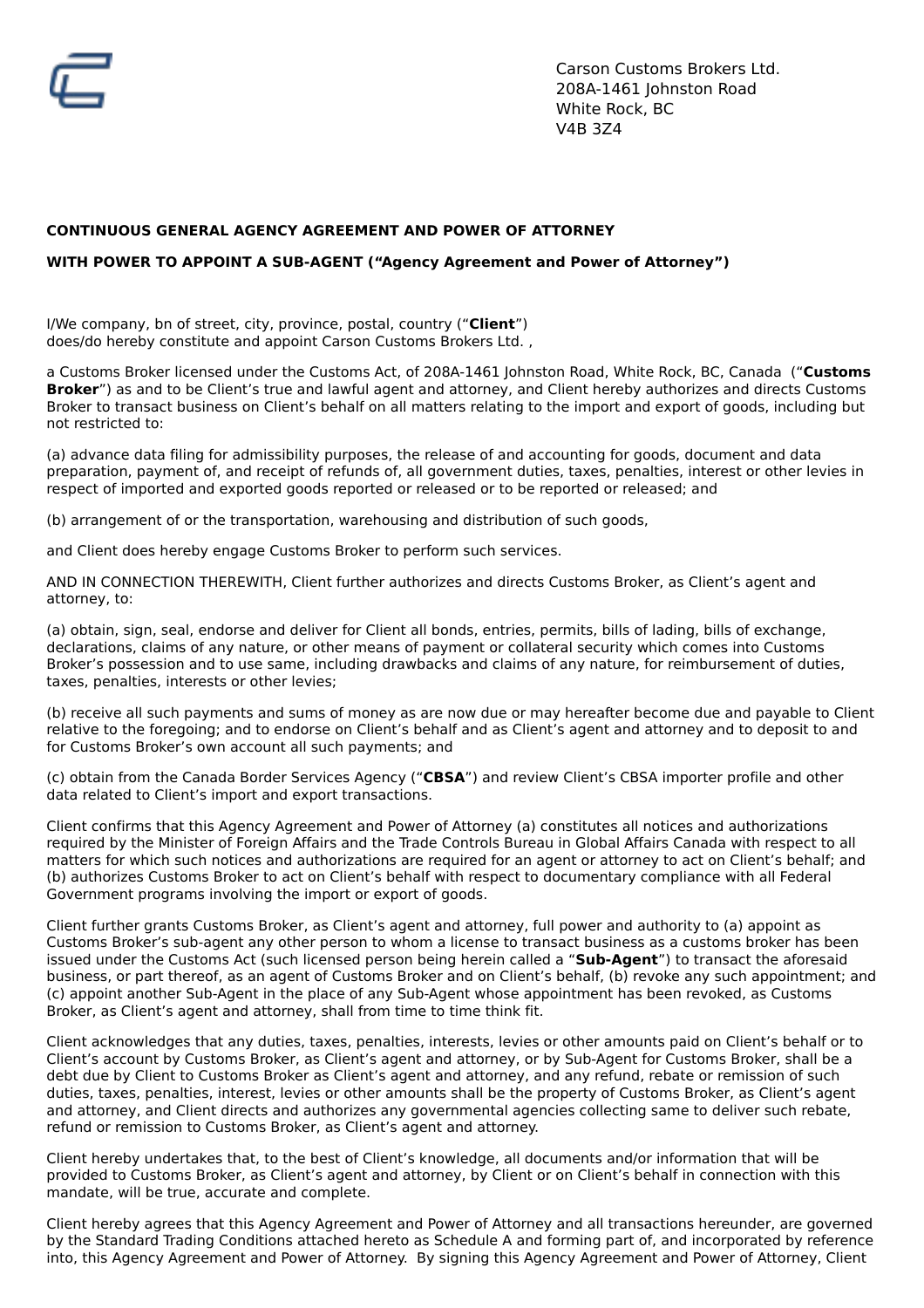

acknowledges and agrees to all the terms and conditions set out in the attached Standard Trading Conditions.

Client hereby ratifies and confirms, and agrees to ratify and confirm, all that Customs Broker, as Client's agent and attorney, may do by virtue hereof.

This Agency Agreement and Power of Attorney remains in full force and effect, until due written notice of its revocation has been given to Customs Broker, subject to Section 8 of the attached Standard Trading Conditions.

In witness whereof each of Client and Customs Broker has caused these presents to be sealed with its corporate seal and signed by the signatures of its duly authorized officers or signatories at city in province,country, this June 30th, 2022.

Signature of Signing Authority (Importer):

name, role

Phone: phone

Email: email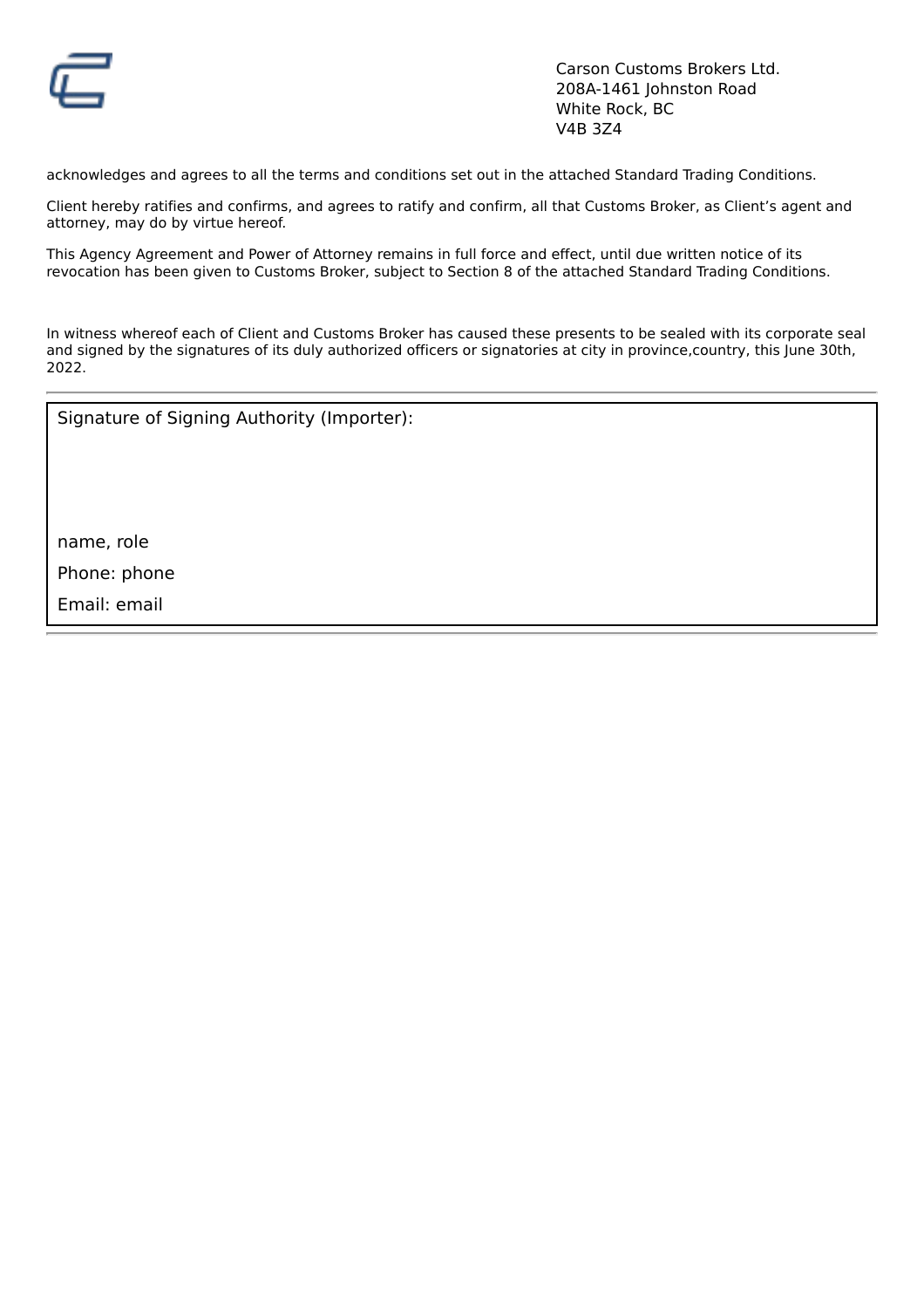

## CANADIAN SOCIETY OF CUSTOMS BROKERS STANDARD TRADING CONDITIONS

These are the Standard Trading Conditions which govern the business practices of members of the Canadian Society of Customs Brokers. Both the Client and the Customs Broker agree to be bound by the Agency Agreement and Power of Attorney including the Standard Trading Conditions unless or until one of the parties advises the other in writing to the contrary subject to the provisions of paragraph 10 of the Standard Trading Conditions.

1.DEFINITIONS:

"Canada Customs"means the Canada Customs & Revenue Agency,any other D epartment or Agency,and any other successor D epartment or Agency of the G overnment of Canada or any Province thereof having jurisdiction over imports and exports. "Client"is any person,firm,association or corporation at whose request or on whose behalf,either directly or indirectly. The Customs Broker undertakes any business or provides advice,information or services;"Customs Broker"is the person,firm or corporation licensed by the D epartment of N ational Revenue,or other authorized body, to engage in the business of a Customs Broker. "Customs D uties"means any duties,taxes and levies on imported goods under the Customs Act,the Customs Tariff,the Excise Act,the Excise Tax Act, the Special Import M easures Act or any other law relating to customs,excluding any penalties,interest or fines imposed under any of the aforesaid acts or any other law relating to customs. "D isbursements"means any payment made by the customs broker,on behalf of the client,for any product or service rendered in connection with the facilitation of the import and export of goods but not limited to Customs D uties,taxes,freight,storage,penalties,interest and fines and any other payments,including payments for goods on C O D shipments made by the Customs Broker on behalf of the Client.

### 2.FEES AND DISBURSEMENTS:

(a)The fees for Services shall be in accordance with the fee schedule as agreed upon between the Client and the Customs Broker as amended from time to time; (b)The Client shall pay to the Customs Broker all fees charged for the Services rendered by the Customs Broker to the Client; (c)D isbursements incurred by the Customs Broker on behalf of the Client shall be reimbursed to the Customs Broker by the Client.

### 3.INVOICING AND PAYMENT:

(a)The Customs Broker shall issue invoices to the Client for all fees and D isbursements pertaining to Services rendered to and on behalf of the Client; (b)All such invoices shall be payable upon receipt,or as otherwise agreed,by the Client; (c)Interest on all late payments shall be paid at the rate set by the Customs Broker,as amended from time to time,upon which interest shall be charged commencing 14 days after the invoice date or as otherwise agreed; (d)In the event of default of payment by the Client,the Customs Broker,in addition to any other legal rights and remedies shall have the right to retain,in its possession,all goods of the Client which are currently in its possession and all goods of the Client which may,in the future,come into its possession. The right of possession shall include the right to sell the goods by public auction in the event that such default shall continue for a period of 45 days. 4.ADVANCEMENT OF FUNDS:

(a)U pon request by the Customs Broker,the Client shall provide to the Customs Broker,prior to the release of a shipment of the goods imported by the client,sufficient funds to enable the Customs Broker to pay on behalf of the Client all D isbursements that are estimated by the Customs Broker to be payable on such shipment; (b)If,at any time,the Customs Broker or Canada Customs determines that additional funds are required with respect to goods imported by the Client,the Client shall upon demand advance such additional funds to the Customs Broker; (c)If after payment of D isbursements by the Customs Brokers concerning the goods imported by the Client any balance of funds remains outstanding to the credit of the Client,the Customs Broker shall return to the Client,unless instructed by the Client to the contrary,any remaining balance of funds; (d)If the Client fails to advance funds to the Customs Broker upon request by the Customs Broker as aforesaid,the Customs Broker shall have no obligation with respect to rendering Services concerning the goods for which advance funds had been requested by the Customs Broker. 5.DUTIES AND RESPONSIBILITIES OF TH E CLIENT:

(a)The Client shall: (i)provide to the Customs Broker all information necessary for the Customs Broker to provide the Services set out herein,including all information required to complete Canada Customs documentation and/or data requirements. (ii)Promptly review all documentation and/or data and notify the Customs Broker of any inaccuracies,errors or omissions found therein and advise the Customs Broker promptly and within the time periods set out in paragraph 7 hereof; (iii)reimburse,indemnify and save harmless the Customs Broker with respect to any of the matters set out in subparagraph (c)hereof; (iv)indemnify and save harmless the Customs Broker against any and all actions,claims,suits or demands of any nature whatsoever arising from third party claims which result from inaccuracies, mistakes or omissions in the information and documentation provided to the Customs Broker by the client or its agents and relied upon by the Customs Broker. (b)The Client warrants that it is the importer,exporter,or owner of the goods for which it has retained the Customs Broker;that it has full power and authority to retain,appoint as attorney and instruct the Customs Broker;and that all information provided to the Customs Broker shall be complete,true and accurate and acknowledges that the Customs Broker shall be relying on such information to provide the services set out herein; (c)The Client shall be solely liable for: (i)any and all D isbursements made by the Customs Broker on behalf of the Client; (ii)any Customs D uties,fines,penalties,interest or other levies imposed by Canada Customs or other G overnment D epartments with respect to the goods imported or to be imported into Canada, or exported or to be exported from Canada,by the Client; (iii)any loss or damage incurred or sustained by the Customs Broker in relation to the provision of services to the Client herein.

#### 6.DUTIES AND RESPONSIBILITIES OF TH E BROKER:

(a)The Customs Broker shall at all times provide Services in a timely and professional manner in accordance with the generally accepted standards of the Canadian customs brokerage industry and in compliance with all applicable laws and regulations of Canada and any Province or Territory thereof ; (b)All information pertaining to the Client shall be kept confidential by the Customs Broker and his sub-agent,if applicable,and shall only be released to Canada Customs as required by law,subject to instructions from the Client to the Customs Broker to release the information to third parties; (c)The Customs Broker shall take all reasonable steps to provide Services in accordance with the instructions from the Client,provided however,that should the Customs Broker reasonably consider that it is in the interest of the Client to depart from the Client's instructions,the Customs Broker shall have the authority to do so and shall be indemnified and saved harmless by the Client for so doing; (d)The Customs Broker shall provide to the Client in respect of each transaction or summary accounting made on the Client's behalf a copy of the accounting documents and/or data pertaining thereto; (e)The Customs Broker shall promptly account to the Client for funds received to the extent that these funds are: (i)for the credit of the Client from the Receiver G eneral for Canada,or (ii)from the Client by way of advances provided in paragraph 4 hereof in excess of the D isbursements payable in respect to the Client's business with Canada Customs or other G overnment D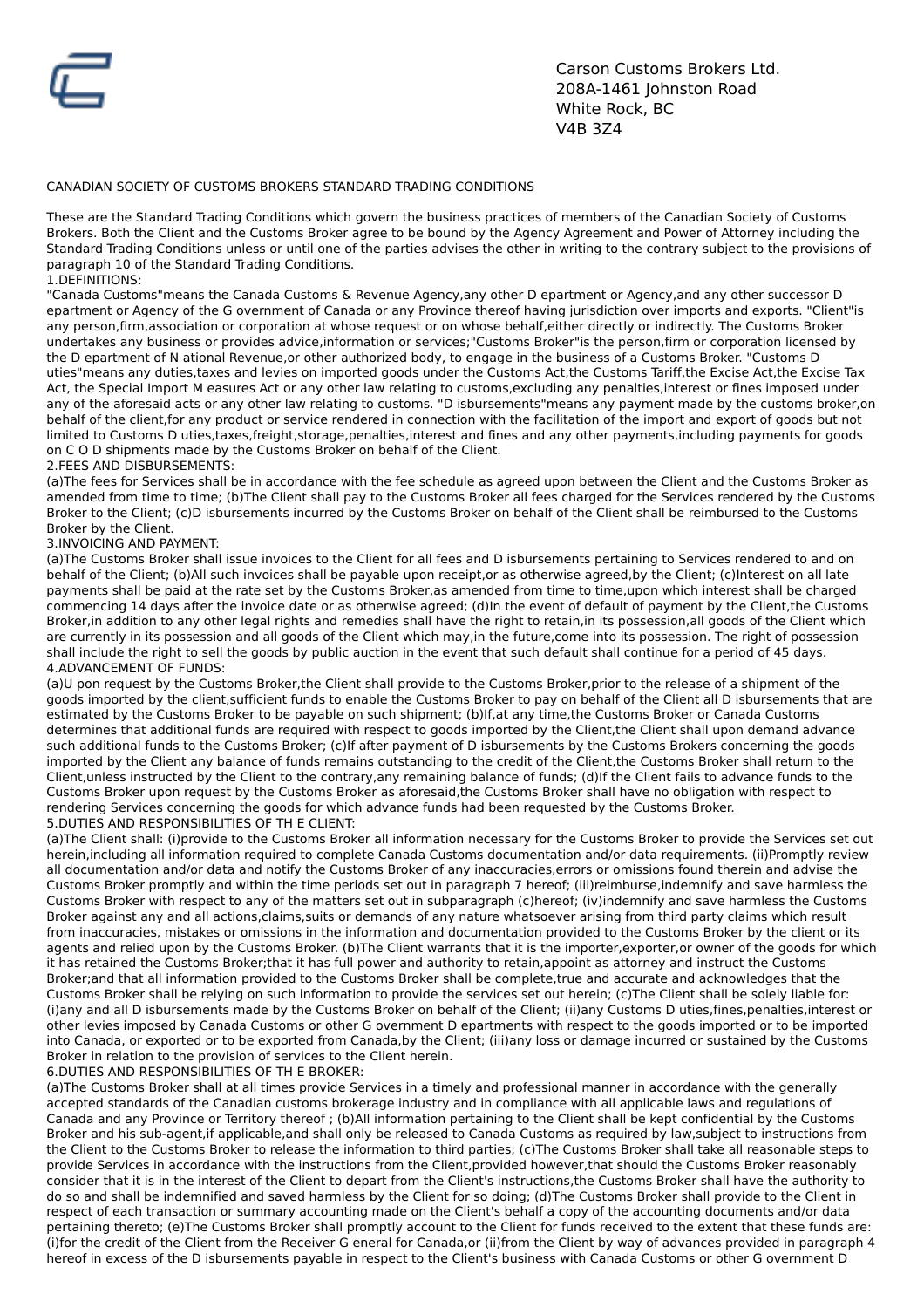

epartments; (f)The Customs Broker shall not be liable for any error in judgement or for anything which it may do or refrain from doing or for any resulting or consequential damage or loss caused by the negligence of the Customs Broker or by an act of G od or other act or cause beyond the reasonable control of the Customs Broker. The Customs Broker shall not be liable for any failure to provide the Services which is a result of the operation of the applicable laws of Canada or any other country or a change in the policies of Canada Customs.

7.ERRORS AND OMISSIONS:

Any errors or omissions on Canada Customs documents and/or data transmissions must be reported in writing to the Customs Broker by the Client as soon possible but in any event within 10 days of receipt of the documents and/or data. The Customs Broker shall not be responsible for any errors or omissions unless the same are reported to the Customs Broker within the said 10 day period. 8.TERMINATION:

In the event that the Agency Agreement and Power of Attorney is terminated and there are any outstanding matters pertaining to the Client for which the Customs Broker has been engaged by the Client and for which the Customs Broker remains liable,the Agency Agreement and Power of Attorney shall continue in force with respect to such matters until such matters are concluded and payment by the Client to the Customs Broker of such funds as may be required to satisfy all outstanding payment liabilities of the Customs Brokers to Canada Customs and others (including all Fees and D isbursements)has been made by the Client. 9.GOV FRNING LAW:

These conditions shall be governed by the laws of the Province within Canada,or Territory,within which the Customs Broker has its principal place of business and the Client hereby irrevocably attorns to the Courts of such Province or Territory. The G eneral Agency Agreement and these conditions shall enure to the benefit of and be binding upon the parties and their respective executors, administrators,successors and assigns.

#### 10.SEV ERABILITY:

Each of the clauses of these Standard Trading Conditions is and shall be deemed to be separate and severable and if any provision or part of these conditions is held for any reason to be unenforceable,the remainder of these Standard Trading Conditions shall remain in full force and effect.